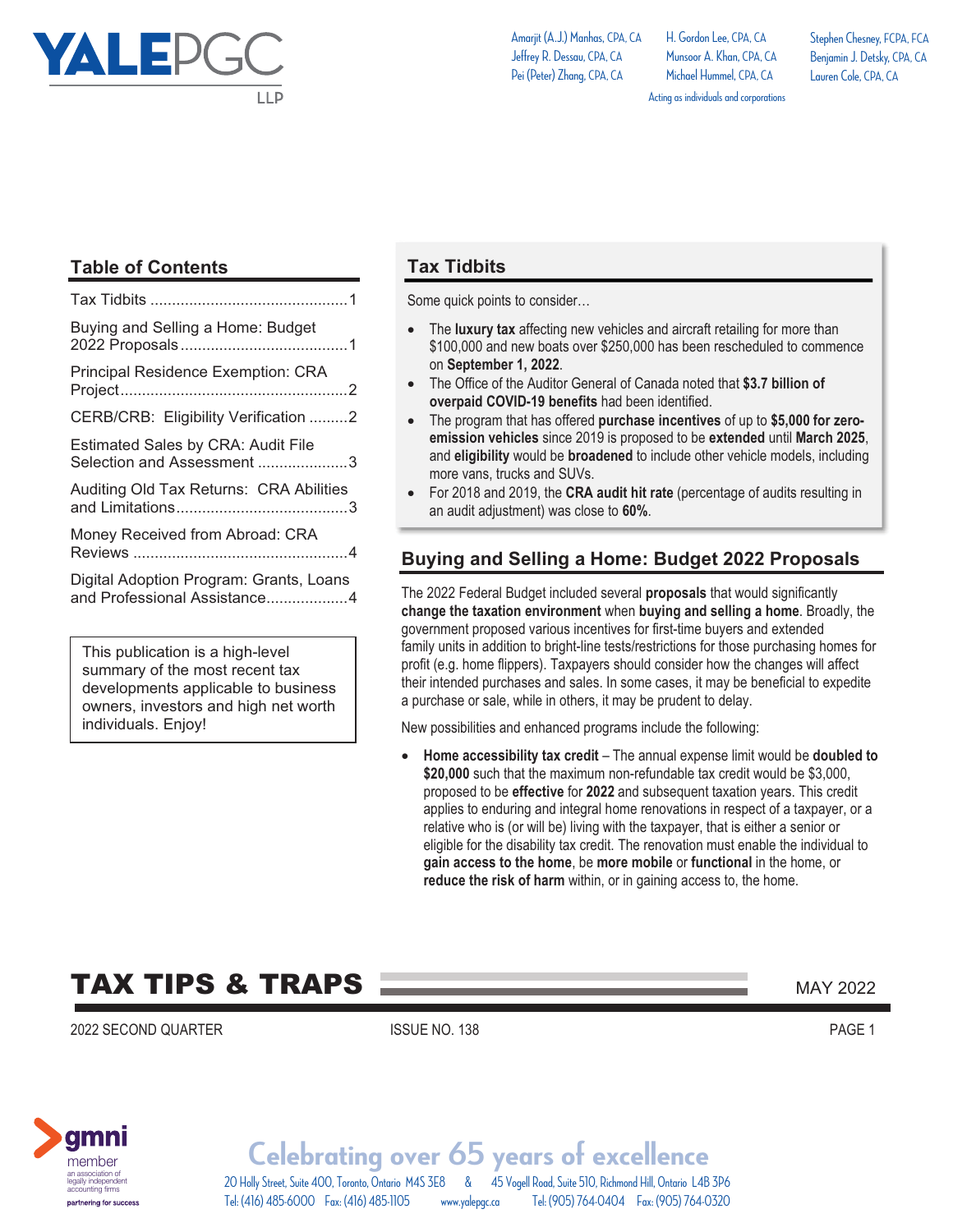- $\bullet$  **Home buyers' tax credit** – The amount would be **doubled** such that eligible first-time home buyers could access **tax relief of \$1,500**, proposed to be **effective** for acquisitions of a qualifying home on or after January 1, 2022.
- - **Tax-free first home savings account** – A new **registered account** would allow for **tax-deductible contributions** of up to \$8,000 annually and up to \$40,000 in total; **withdrawals** from the plan (including income earned in the plan) to purchase a first home would **not be taxable**. This initiative is expected to become available in 2023.
- -**Multigenerational home renovation tax credit – A new tax credit** would provide relief on up to **\$50,000** of eligible **expenses** to **construct** a **secondary suite** for a **senior or** person with a **disability** to live with a relative. This initiative is expected to become available in 2023.

New cautions and restrictions include the following:

- - **Residential property flipping rule** – A new rule would be introduced to deem **all gains** arising from the disposition of a **residential property** (including rental property) that was **owned for less than 12 months** to be **business income**, other than any disposition for which an **exception** would apply (such as where a death or addition to the family necessitates a move). Sales on homes owned for 12 months or more would follow the traditional rules. This means that such sales could still be classified as fully taxable business income and not be eligible for the principal residence exemption. This measure would apply to residential properties sold on or after January 1, 2023.
- - **Foreign buyer property ban** – **Foreign commercial enterprises and people** who are not Canadian citizens or permanent residents would be **prohibited** from acquiring **nonrecreational residential property** in Canada for **two years**. This would not apply to refugees and people authorized to come to Canada while fleeing international crises, certain international students on the path to permanent residency or individuals on work permits residing in Canada.
- - **GST/HST on assignment sales by individuals** – All **assignment sales** in respect of newly constructed or substantially renovated residential housing would be **taxable** for **GST/HST** purposes.

In addition to the above tax measures, Budget 2022 proposed to develop and implement a **Home Buyers' Bill of Rights** and national plan to end blind bidding. This Bill of Rights could also include items such as ensuring a legal right to a home inspection and ensuring transparency on the history of sales prices on title searches.

**ACTION:** Consider the expected timing of implementation for each of these measures and the impacts on purchases or sales.

#### **Principal Residence Exemption: CRA Project**

In early 2022, **CRA** began to send out **education letters** in respect of individuals claiming the **principal residence exemption (PRE)** in the British Columbia region. Often, regional projects such as this are used as pilots for subsequent national projects. As CRA has indicated that they have a larger overall focus on real estate transactions, similar or extended versions of the project may be coming.

The letters advised that the taxpayer or their representative **review the return** and adjust it if necessary. The letters also stated that an agent would follow up with a **phone call** to answer any questions.

There appears to be **multiple versions of the letters**, with multiple triggers. For example, one version noted that it was sent because the taxpayer **claimed the PRE for two different properties over two years** (2018 and 2019, potentially reviewing whether business income was being generated from flipping activities). Another version was sent because the taxpayer claimed the **PRE** and **also** reported a **reduction in gross rental revenue** (presumably looking at whether the residence was actually a rental property).

**ACTION:** If such communications are received, a tax advisor should be promptly advised. Letters that appear strictly educational can turn into costly audits. Inappropriate and untimely responses may lead to adverse assessments in addition to penalty and interest charges.

#### **CERB/CRB: Eligibility Verification**

Over the last year, CRA has **increased verification activity** in respect of eligibility for the Canada Emergency Response Benefit (CERB) and the Canada Recovery Benefit (CRB). As a result, a number of disputes have hit the judicial system. One of the focus areas has been the prior earnings test. To be eligible for either **CERB** or **CRB**, an individual must have **earned at least \$5,000** of **income** from certain sources (such as employment, selfemployment or parental benefits) in **2019** or in the **12-month period** preceding the day on which the application was made (or in **2020** for CRB claims made in 2021).

**Acceptable evidence** to substantiate a claim can include the following:

 $\bullet$  for self-employed individuals or subcontractors, detailed **invoices** for services rendered, which include the **date** of the service, **who the service was for** and the **applicant's or company's name**;

### **TAX TIPS & TRAPS MAY 2022** MAY 2022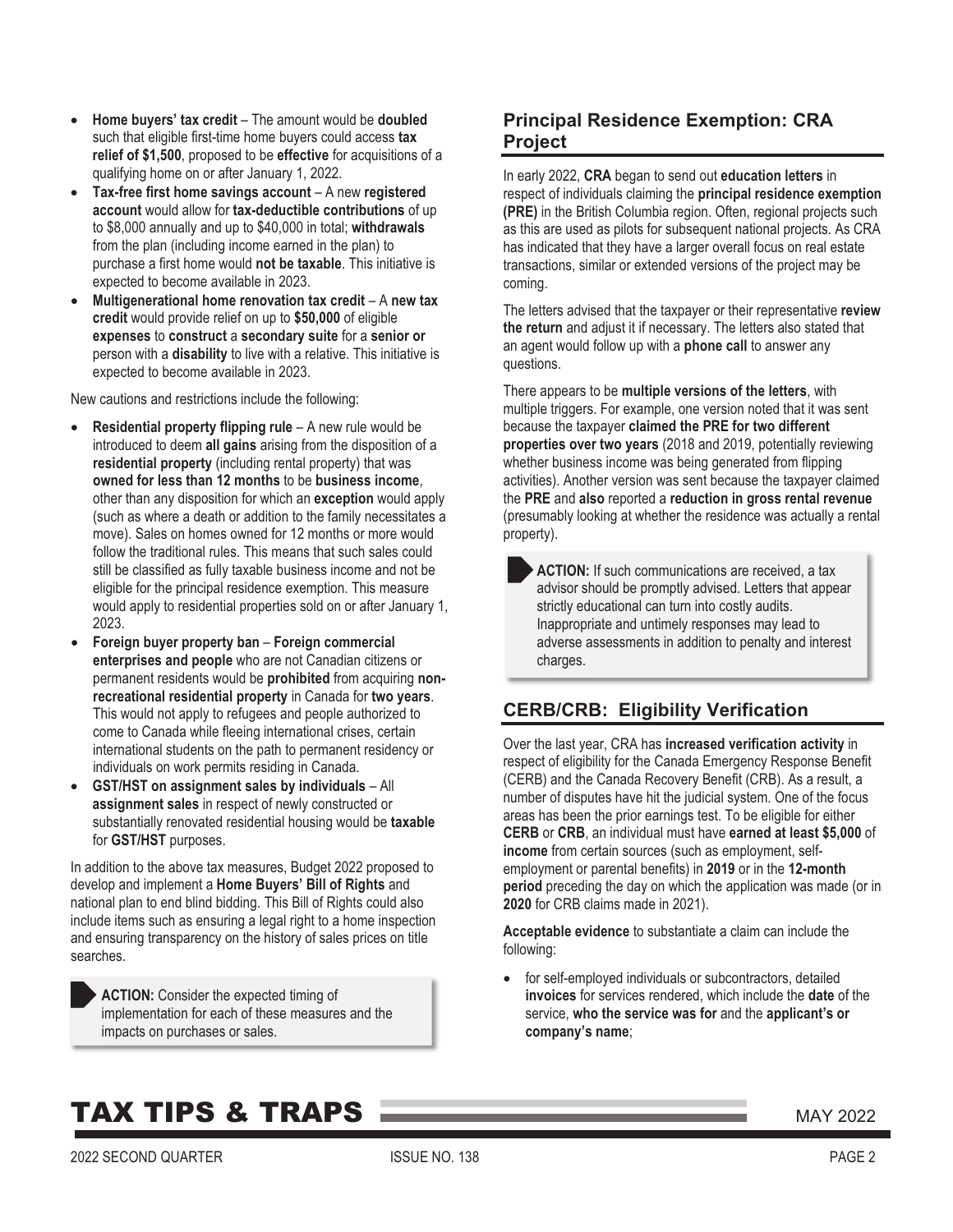- $\bullet$  documentation for **receipt of payment** for the service provided, e.g. statement of account or bill of sale showing payment and the remaining balance owed;
- $\bullet$  documentation showing income was earned from **carrying on a "trade or business"** as a sole proprietor, an independent contractor or some form of partnership;
- **contracts**;
- a list of **expenses** to support the net result of earnings;
- proof of **advertising**; and
- $\bullet$  any **other documentation** substantiating \$5,000 in selfemployment income.

Where an individual is **denied benefits**, they can request a **second-level review** from CRA. If this is still not successful, the taxpayer's only recourse is to apply to the Federal Court for a **judicial review** of CRA's decision.

In the cases below, the courts found that CRA's decision to deny benefits was reasonable. In one case, the court stated that the above list of acceptable proof to substantiate a claim is not an exhaustive list and that CRA may ask for further support. Specifically, the Canada Recovery Benefits Act states that "an applicant must provide the Minister with **any information** that the Minister **may require** in respect of the application."

#### Case #1

The taxpayer claimed to have earned **\$5,250** from **tutoring activities** in **January and February 2020**; however, he ceased operations shortly after due to COVID-19 and applied for **CERB**. No business income was reported in 2019. The taxpayer tried to prove his earnings of **\$5,250** by providing **invoices** for **tutoring** on which the word **"paid" was stamped**. The CRA agent was **unable** to **match** the **names and addresses** on the **invoices** to those on **CRA's computer systems**. Also, the taxpayer could not support that the amounts were paid; the taxpayer argued that the amounts were **paid in cash** and **never deposited** into his **bank account**. The Court ruled that the taxpayer did **not** provide **sufficient support** to demonstrate that he actually earned the amounts.

#### Case #2

In a similar case, the taxpayer was **unsuccessful** in supporting her alleged earnings of **\$5,350** in the **twelve-month period prior to application** regarding **home services** (cleaning, food preparation, washing dishes, etc.). The taxpayer did **not** provide **invoices** for the alleged earnings or **bank statements** showing the deposits, both of which the **agent stated** would be needed to verify the prior period income. The Court agreed with CRA that a taxpayer's **notice of assessment** including the relevant income was **insufficient** to substantiate that the prior period earning requirement had been met.

**ACTION:** Where eligibility for these supports is at risk, make sure that documentation is retained which demonstrates both the performance of an incomeearning activity and also the receipt of funds.

# **TAX TIPS & TRAPS MAY 2022** MAY 2022

#### **Estimated Sales by CRA: Audit File Selection and Assessment**

In an attempt to identify unreported revenue, CRA and Revenu Québec may compare a business' reported revenue to what would be expected given the business' level of purchases. The analysis is based on industry-specific profit and revenue ratios.

In a January 31, 2022 French **Court of Quebec** case, Revenu Québec had assessed QST on **additional income** for a pizzeria by applying **industry revenue ratios** to **purchases made by** the restaurant between 2013 and 2017.

The restaurant argued that it **purchased supplies** not only for itself but also as an agent **for other restaurants** so that better deals could be maintained. Further, it argued that it did **not have the capacity** to generate the level of gross revenue that Revenu Québec assessed based on its available resources.

#### Taxpayer loses

While the taxpayer argued that it did not have sufficient staffing capacity to generate the assessed level of revenues, evidence was presented that indicated that **not all staffing hours were recorded** and reported. Further, one of the parties for whom the taxpayer allegedly purchased supplies **contradicted the taxpayer's position**. As such, the Court found Revenu Québec's estimated **assessment of gross revenues correct**.

#### Another case

In another case, Revenu Québec noted that the sales records for a used car dealership indicated prices as low as \$25. Therefore, the auditors took a **sample of 15 sales** and followed up with **calls to the customers**, finding that several **had paid** prices that were **significantly higher than those reported** on the sales records. The **values** of all vehicles sold were then redetermined primarily by using the values included in a regionally recognized **auto price/valuation publication** (Hebdo Mag guide). The Court upheld Revenu Québec's assessment.

**ACTION:** CRA and Revenu Québec often use these and similar techniques to estimate underreported sales. Consider establishing similar tests and metrics to ensure that your revenue is accurately recorded.

#### **Auditing Old Tax Returns: CRA Abilities and Limitations**

CRA may reassess the tax returns for CCPCs and individuals within **three years** from the **sending of the notice of assessment**. Returns for which this three year period have expired are commonly referred to as being "statute-barred." However, CRA may reassess a return beyond this period in certain cases, such as where: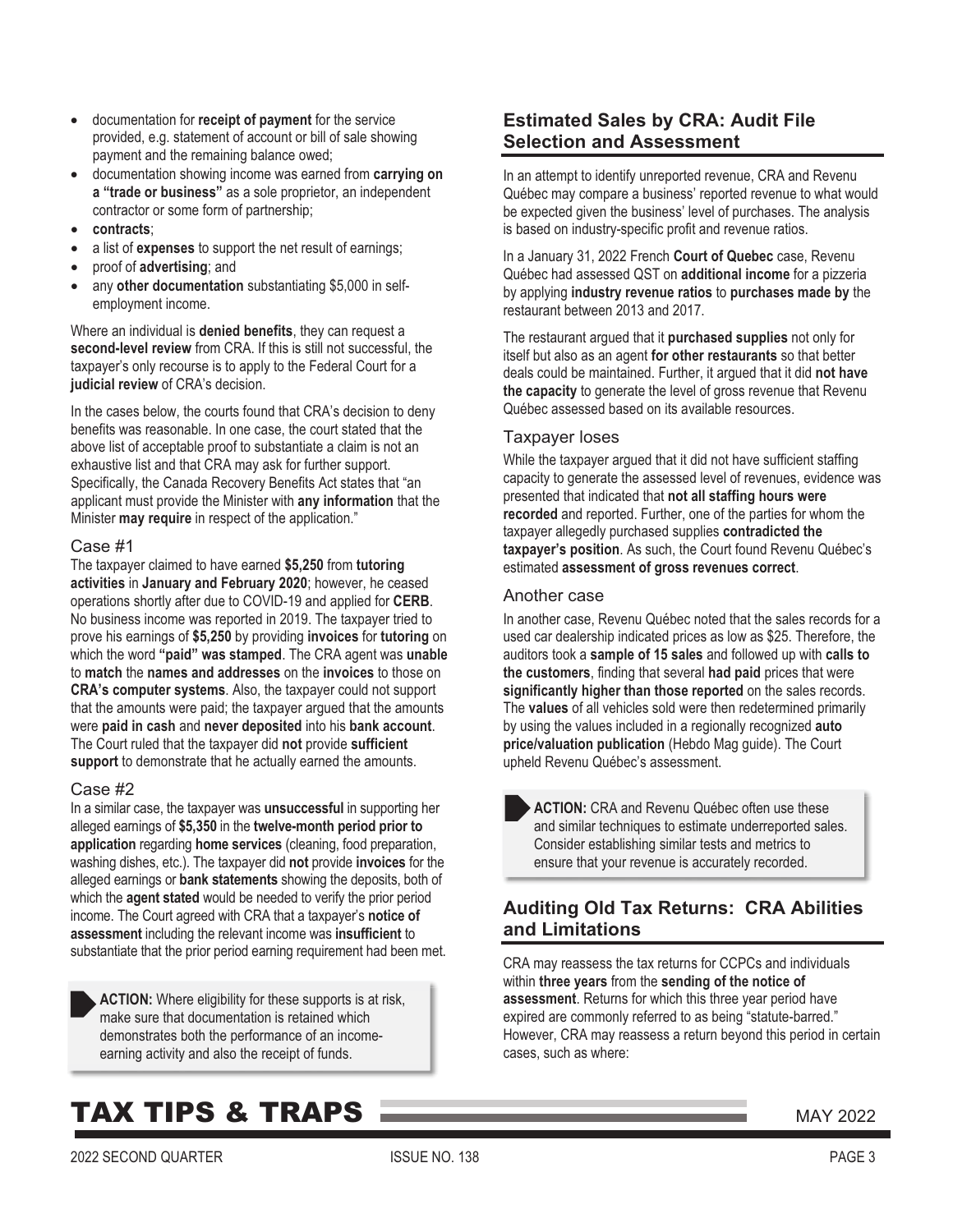- $\bullet$ a **waiver of the normal time limits** has been timely filed, or
- the taxpayer has made a **misrepresentation** attributable to **neglect, carelessness, or willful default** or has committed **fraud** in filing the return or in supplying any relevant information.

Although there are restrictions on when a **(re)assessment** can be made, these **limits do not apply** to the **periods** that **CRA may audit**. In other words, while a taxpayer may believe that they cannot be assessed for periods beyond three years, CRA still **has the ability** to **analyze those prior years** and ask for information, as long as it is reasonable. Likewise, although taxpayers are only generally required to retain support for six years after last being applicable, CRA can still **request older documents**. If the older documents are available, they **must be provided**.

In a January 10, 2022 **Federal Court** case, the Court addressed an application for **judicial review** of CRA's decision to expand its **audit** of the taxpayer and his professional corporation to encompass the **2003 to 2018 taxation years**.

The audit, which was initially limited to the 2010 to 2016 tax years, was prompted by **information obtained from Citibank** and the **Royal Bank of Canada** under an **unnamed persons' requirement** for information on transactions involving the **Cayman National Bank**. The information identified **funds entering Canada**, including **bank drafts to car dealerships** for vehicle purchases. CRA's initial review identified a **Cayman Islands corporation** ("COG") in which the taxpayer and a number of other Canadians, also screened for audit, were involved.

#### Taxpayer loses

The Court noted the following:

- the taxpayer was **involved** in COG **from** its **incorporation** in 1996, eventually becoming its **president** and **sole shareholder**, but had **never declared** any offshore income;
- while it was true that **records** are generally only **required to be retained** for **six years**, COG's **general ledger** for the 2003 to 2018 tax years was known to be on a **USB key**, so the records were known to exist and were **accessible**;
- $\bullet$  the taxpayer's **long association** with COG **justified** CRA's requirement for **accounting information** for that entity; and
- the **documents and other information** sought were **sufficiently detailed** in CRA's correspondence.

**CRA's requests** were held to be **reasonable**, so the application for judicial review was dismissed.



#### **Money Received from Abroad: CRA Reviews**

As of 2015, financial institutions must **report electronic fund transfers** (EFT) **into Canada** of **\$10,000 or more** not only to FINTRAC but also **to CRA**. Where two or more EFTs of less than \$10,000 each are made within 24 consecutive hours by or on behalf of the same individual or entity, and the total is \$10,000 or more, they are considered to be a single transaction and must be reported. CRA may use this data to **identify and audit taxpayers**, with the goal of **reassessing the receipts** as **taxable** business income.

In a December 14, 2021 French **Court of Quebec** case, a married couple had received **funds from China** totalling just over \$600,000 from 2009 to 2011. The taxpayers owned a small restaurant in Montreal. Revenu Québec took the position that, since they could **not verify where the funds came from** and why, the funds were **undeclared income**. The taxpayers argued that they were **gifts and loans** from family members in China.

#### Taxpayers win

Although the taxpayers were **not able to obtain banking records** from China supporting their argument, they were able to have the **parties in China corroborate** their representations via video conference. The Court determined that this was sufficient to transfer the burden of proof to Revenu Québec, who was not able to demonstrate that the funds were undeclared income. Therefore, the funds received were **determined to be non-taxable**.

ACTION: Often, support beyond the taxpayer testimony is required to demonstrate that funds received from offshore accounts are not taxable. Recipients of such funds should obtain and retain support demonstrating what the funds were for and who they were from.

#### **Digital Adoption Program: Grants, Loans and Professional Assistance**

On March 3, 2022, the Canada Digital Adoption Program (CDAP) was **launched** and **opened** for **application**. This **\$4 billion program** provides funding through two initiatives.

Grow Your Business Online Initiative This initiative provides **\$2,400 micro-grants** and access to **ecommerce advisors** to help applicants **adopt digital technology**. Grants can cover costs such as **website development, search engine optimization, subscription fees for e-commerce platforms** and **social media advertising**. To be eligible, businesses must be **for-profit** (including for-profit social enterprises and co-operatives), be registered or incorporated, have **at least one employee**, commit to **maintaining** a **digital adoption strategy** for **six months** after participation and partake in post-program surveys, share information with the government

### **TAX TIPS & TRAPS MAY 2022** MAY 2022